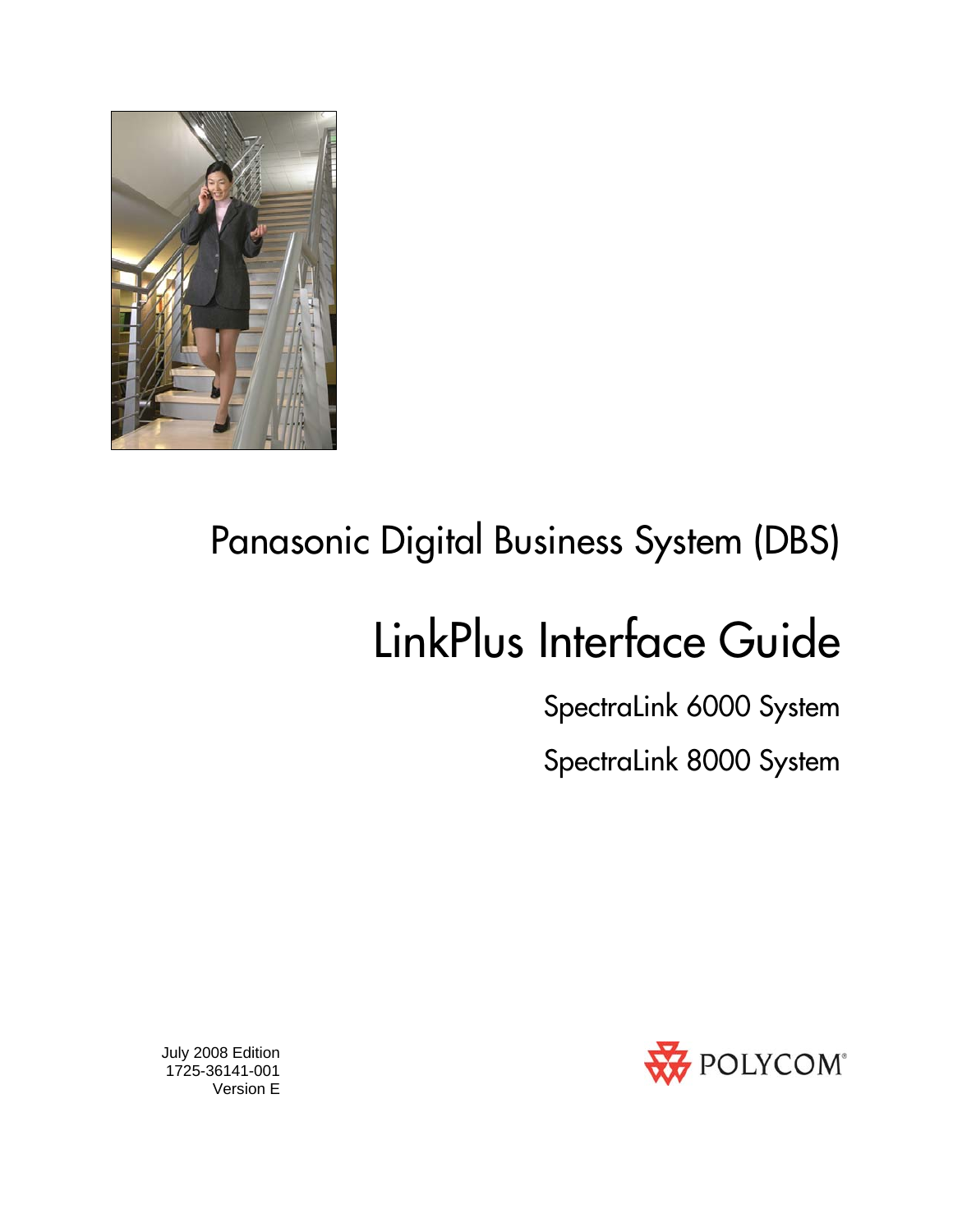### Trademark Information

Polycom® and the logo designs SpectraLink® LinkPlus Link NetLink SVP

Are trademarks and registered trademarks of Polycom, Inc. in the United States of America and various countries. All other trademarks used herein are the property of their respective owners.

#### Patent Information

The accompanying product is protected by one or more US and foreign patents and/or pending patent applications held by Polycom, Inc.

### Copyright Notice

Copyright © 1998 to 2008 Polycom, Inc.

All rights reserved under the International and pan-American copyright Conventions.

No part of this manual, or the software described herein, may be reproduced or transmitted in any form or by any means, or translated into another language or format, in whole or in part, without the express written permission of Polycom, Inc.

Do not remove (or allow any third party to remove) any product identification, copyright or other notices.

Every effort has been made to ensure that the information in this document is accurate. Polycom, Inc. is not responsible for printing or clerical errors. Information in this document is subject to change without notice and does not represent a commitment on the part of Polycom, Inc.

#### **Notice**

Polycom, Inc. has prepared this document for use by Polycom personnel and customers. The drawings and specifications contained herein are the property of Polycom and shall be neither reproduced in whole or in part without the prior written approval of Polycom, nor be implied to grant any license to make, use, or sell equipment manufactured in accordance herewith.

Polycom reserves the right to make changes in specifications and other information contained in this document without prior notice, and the reader should in all cases consult Polycom to determine whether any such changes have been made.

No representation or other affirmation of fact contained in this document including but not limited to statements regarding capacity, response-time performance, suitability for use, or performance of products described herein shall be deemed to be a warranty by Polycom for any purpose, or give rise to any liability of Polycom whatsoever.

### Contact Information

Please contact your Polycom Authorized Reseller for assistance.

Polycom, Inc. 4750 Willow Road, Pleasanton, CA 94588 [http://www.polycom.com](http://www.polycom.com/)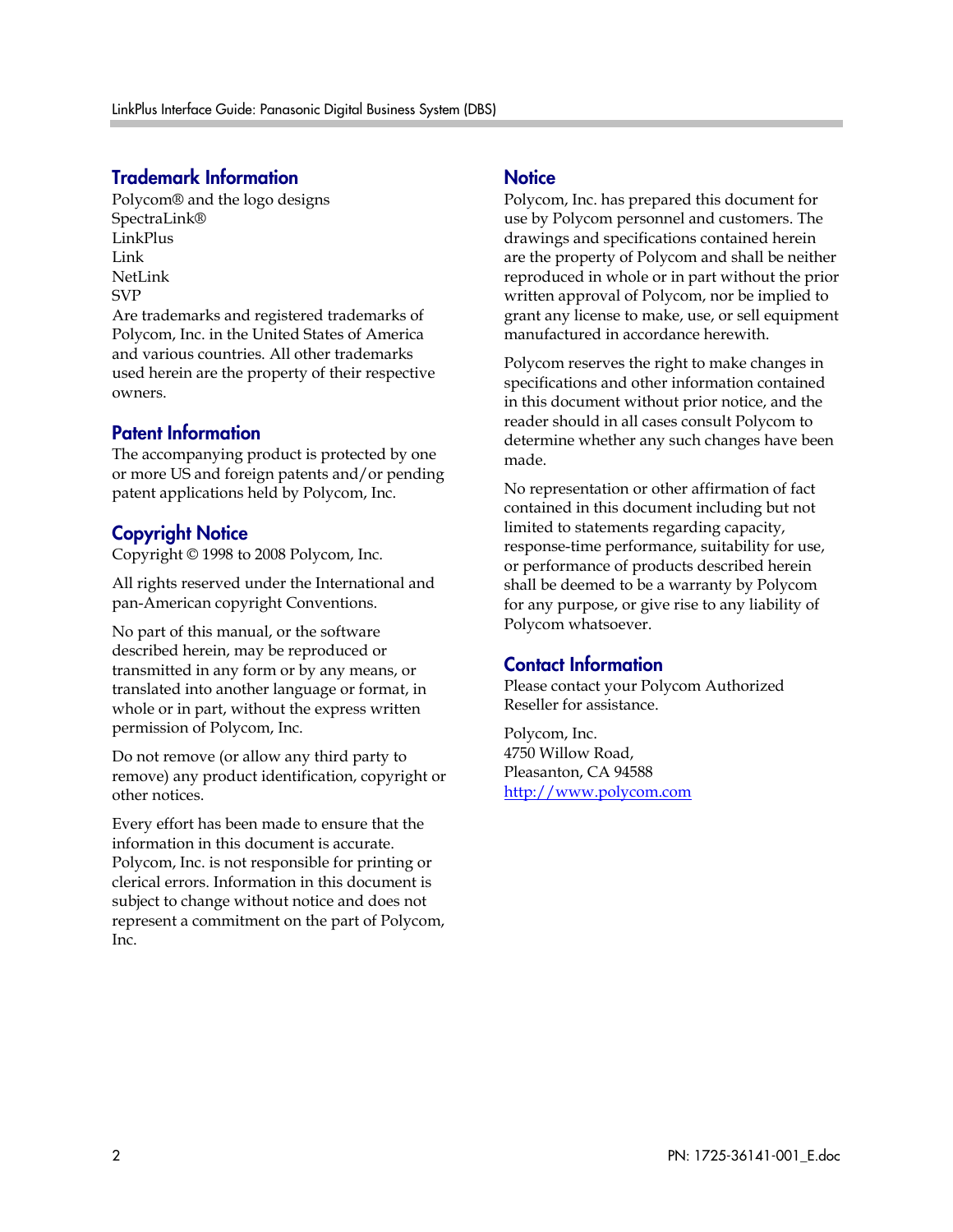# About this Guide

Polycom is the market leader in multi-cellular wireless telephone systems for the workplace. We manufacture a range of products to suit any size installation. All Polycom products use our LinkPlus digital integration technology to integrate with various digital switch platforms. Using LinkPlus technology, Wireless Telephones (handsets) emulate digital telephone sets to deliver advanced capabilities such as multiple line appearances and LCD display features. This document explains the programming or administration required to use the host digital switch with the following Polycom products:

### SpectraLink 6000 System - SpectraLink 6300 MCU

The SpectraLink 6000 System supports up to 3,200 handsets and up to 1,000 Base Stations. Up to 25 shelves can be interconnected for maximum system capacity.

### SpectraLink 6000 System – SpectraLink 6100 MCU

Designed for smaller installations supporting up to 64 handsets and up to 16 Base Stations. Up to four MCU controllers can be interconnected for maximum system capacity.

### SpectraLink 8000 Telephony Gateway

The SpectraLink 8000 Telephony Gateway is a wireless telephony product that provides high quality packetized voice communications using the Internet Protocol (IP).



Different models of SpectraLink Wireless Telephones vary in functional capabilities. This document covers the basic operational features of all handsets. However, certain handset or PBX features may not be supported by your emulation.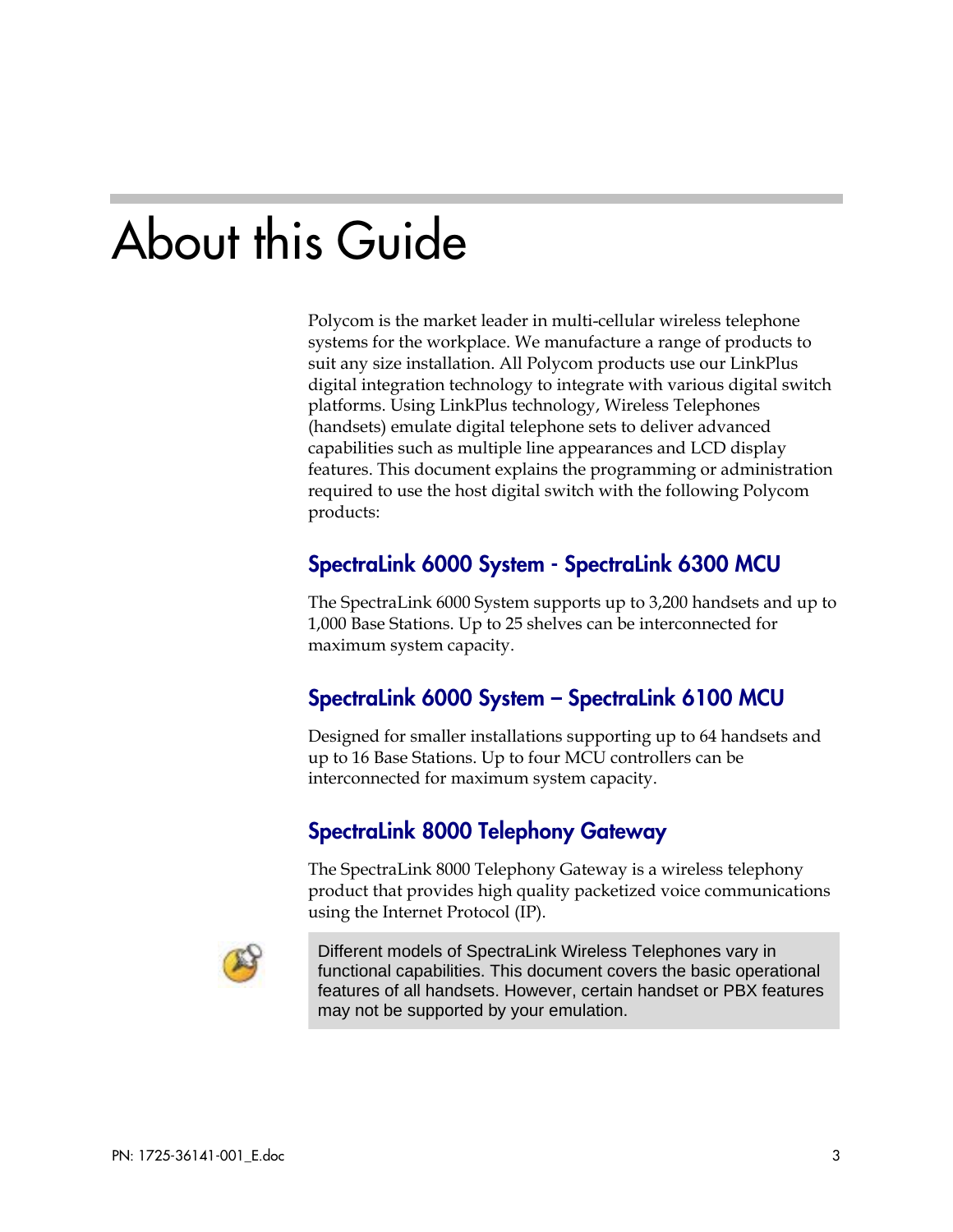### Related Documents

*SpectraLink 6300 MCU : Operator's Console* (1725-36125-001)

*SpectraLink 6100 MCU: Installation and Operation* (1725-36097-001)

*SpectraLink 6020 Wireless Telephone and Accessories User Guide*  (1725-36092-001)

Available at

[http://www.polycom.com/usa/en/support/voice/proprietary\\_wire](http://www.polycom.com/usa/en/support/voice/proprietary_wireless/proprietary_wireless.html) [less/proprietary\\_wireless.html](http://www.polycom.com/usa/en/support/voice/proprietary_wireless/proprietary_wireless.html)

*SpectraLink 8000 Telephony Gateway: Administration Guide for SRP*  (1725-36028-001)

*SpectraLink 8020/8030 Wireless Telephone and Accessories User Guide*  (1725-36023-001)

*SpectraLink e340/h340/i640 Wireless Telephone: Configuration and Administration (SRP)* (72-1065-09)

Available at <http://www.polycom.com/usa/en/support/voice/wi-fi/wi-fi.html>

*Telephone Switch Interface Matrix* (1725-36128-001)

Available at [http://www.polycom.com/usa/en/support/voice/wi](http://www.polycom.com/usa/en/support/voice/wi-fi/pbx_integration.html)[fi/pbx\\_integration.html](http://www.polycom.com/usa/en/support/voice/wi-fi/pbx_integration.html)

### Customer Support

Polycom wants you to have a successful installation. If you have questions please contact the Customer Support Hotline at (800) 775-5330. The hotline is open Monday through Friday, 6 a.m. to 6 p.m. Mountain time.

For Technical Support: [technicalsupport@polycom.com](mailto:technicalsupport@polycom.com)

For Knowledge Base: <http://www.polycom.com/usa/en/support/voice/voice.html>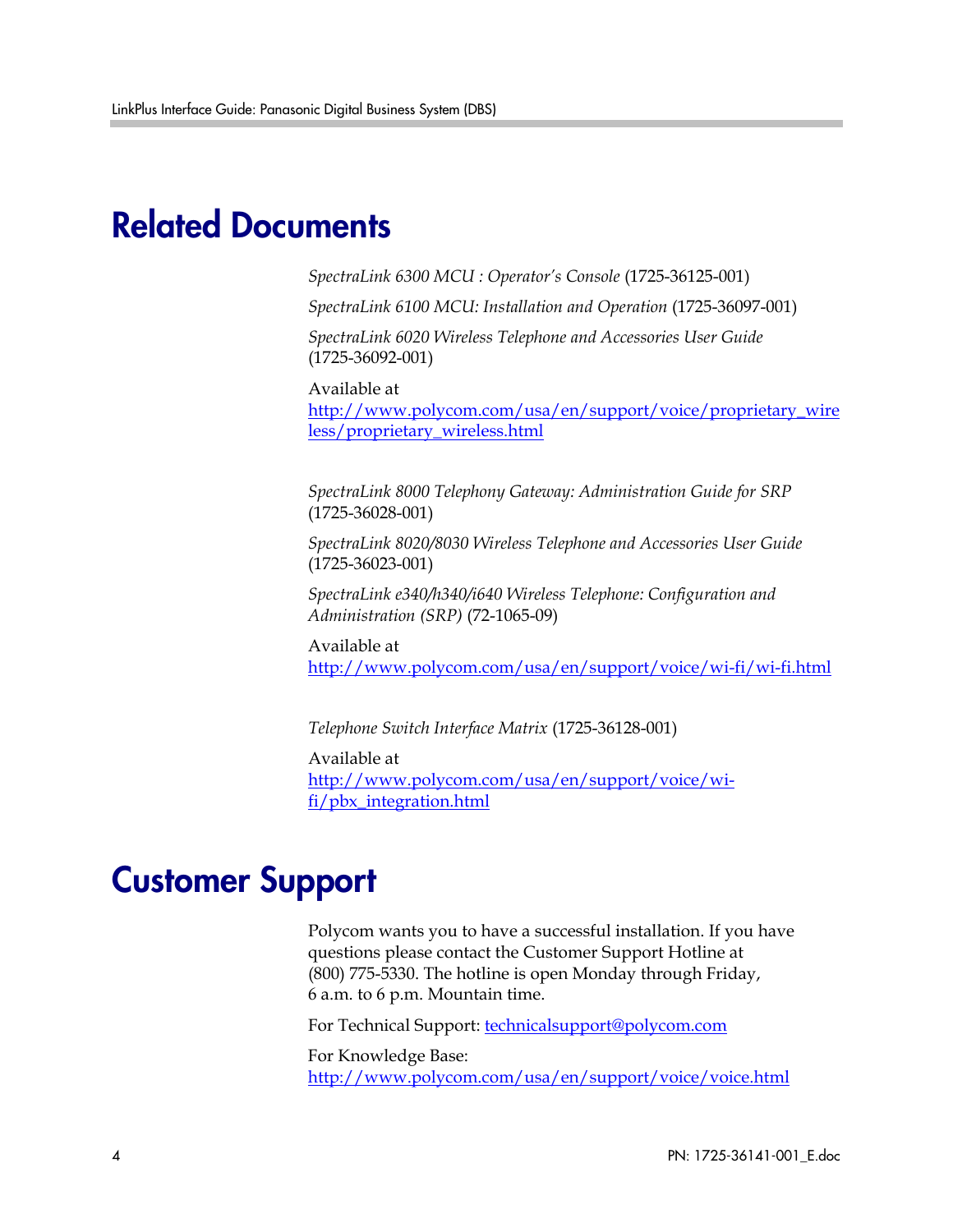## Icons and Conventions

This manual uses the following icons and conventions.



Caution! Follow these instructions carefully to avoid danger.



Note these instructions carefully.

Label This typeface indicates a key, label, or button on SpectraLink hardware.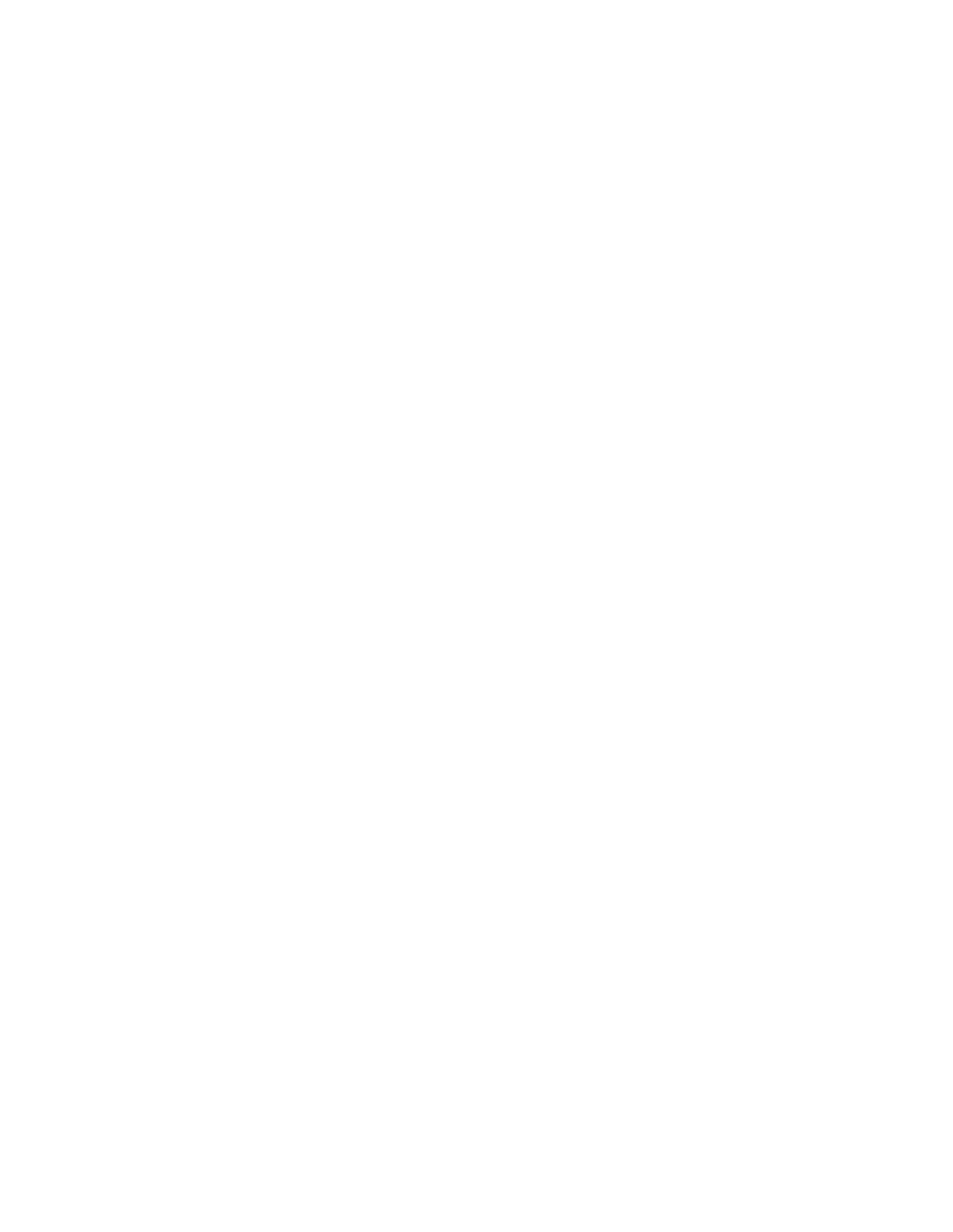# Plan the Interface

The system administrator programs the telephone system for use with the Wireless Telephone System using the normal administration terminal or procedures. Programming can be done after the handsets are registered.

Recommended programming includes assigning extension numbers to the handsets and programming features on the telephone system so they are easily accessible from the handsets.

For analog interfaces, macro codes are in the document relating to configuring the system. See *SpectraLink 6300 MCU: Operator's Console, SpectraLink 6100 MCU: Installation and Operation*, or *SpectraLink 8000 Telephony Gateway: Administration Guide for SRP*.

The following information will help the system administrator set up the SpectraLink Wireless Telephones to operate in a way that feels familiar and comfortable to users.

## Plan Programming

Digital Interface programming for the Wireless Telephone System will be faster if it is planned in advance by verifying the parameters and features on the current telephone system and wired phones. The system administrator must assign extension numbers to the handsets and plan the functions (trunk access, toll restrictions, system features, ringing options etc.) to be programmed for the handsets.

One of these scenarios concerning how the handsets are programmed should apply to this site:

- All handsets are programmed alike: All handsets will be programmed exactly the same. Depending on the capabilities of the switch, the system administrator can often program one handset and use it as a model for all other handsets.
- Groups of handsets are programmed alike: handsets are grouped into classes that are programmed alike. Depending on the capabilities of the switch, the system administrator can program

1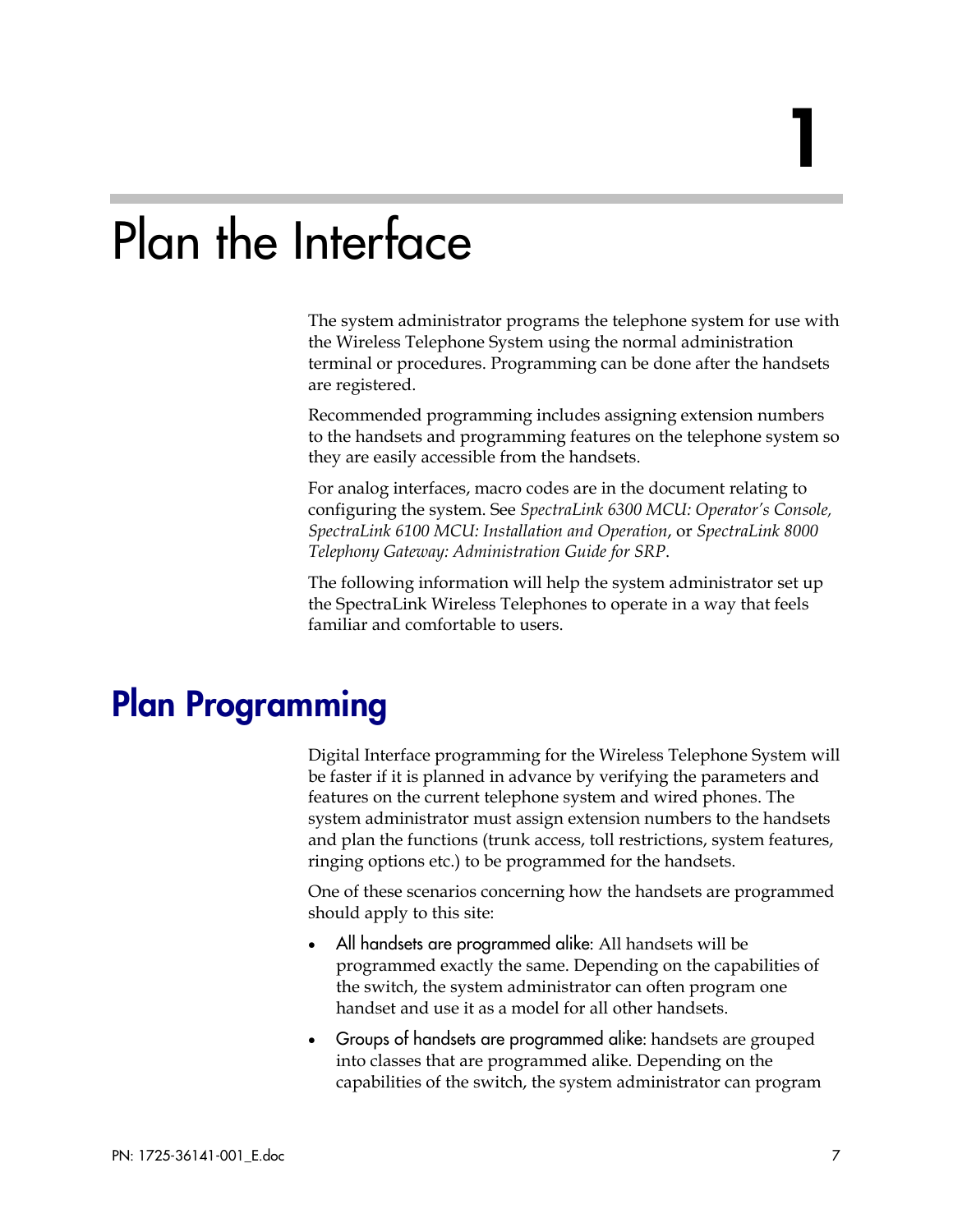"model" handsets then use the model as a template to program the other handsets.

• All handsets are different: All handsets are programmed differently, so each handset will be programmed individually.

Before the system is installed, verify the operating parameters and features on the Rolm system and sets, and set up template tables to reflect the required parameters and features for the handsets. Programming will be faster if you determine this information in advance.

#### Extension and ringing line preference

The handset supports up to nine line resources. Which lines should ring at this handset and which lines will be selected when the user goes off-hook?

#### Extension name assignment

What name is associated with this extension?

#### Hunt group

Does this extension belong to a Hunt Group, where calls will be forwarded if the extension is unanswered?

### Class of Service

To what COS group should this extension be assigned, to restrict access to certain features?

#### Toll restriction service

To what TRS class should this extension be assigned, to restrict incoming or outgoing calls?

### Flexible feature and softkeys

Flexible feature and softkeys can be programmed for quick access to features. Determine which features, if any, should be programmed on the handsets. These assignments may emulate assignments on the user's wired set.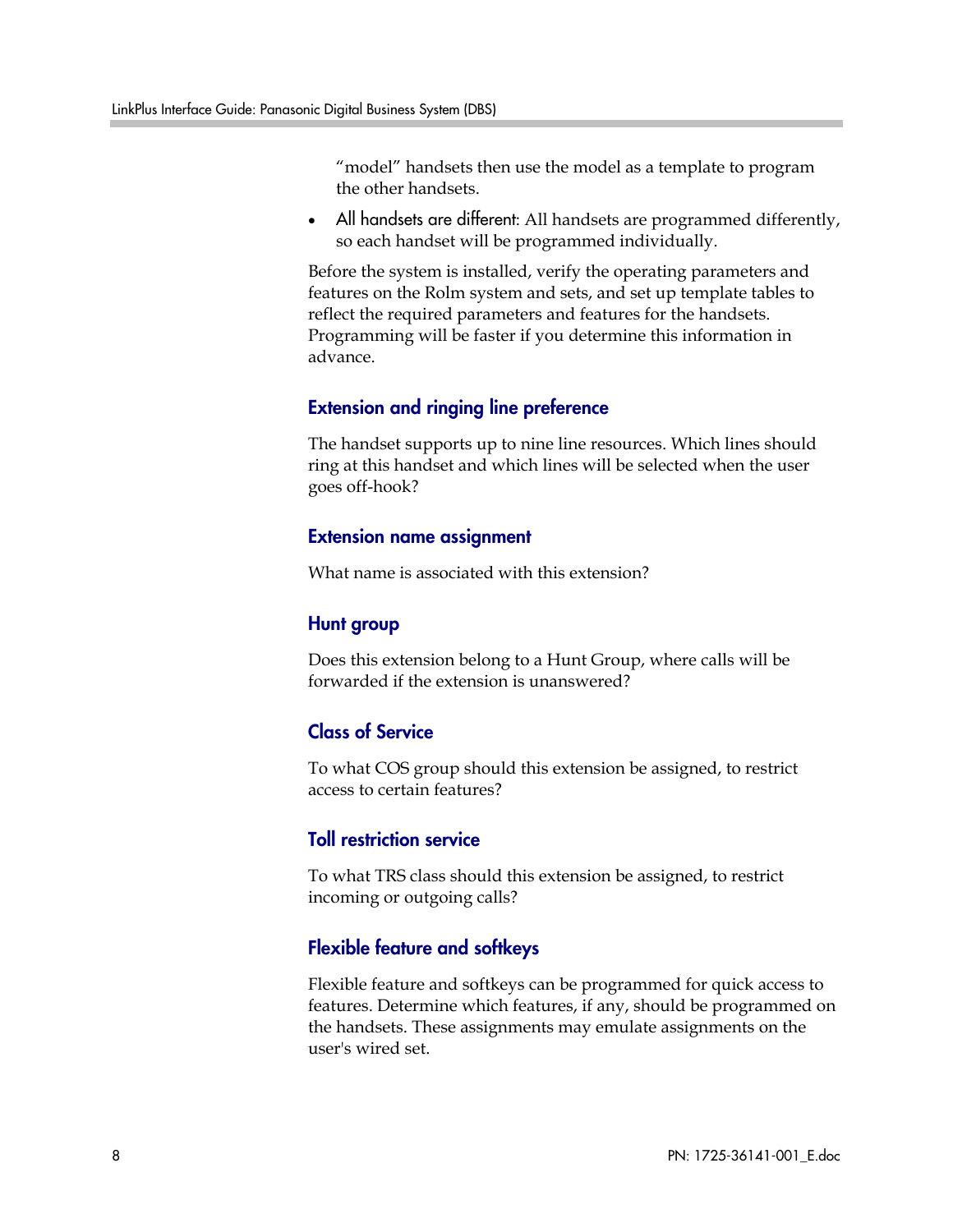If possible, identify a wired set that is programmed exactly or close to the way the handsets should be programmed. This set can be used as a template to program the FF keys on the new handsets.

### Assign Extension Numbers

The wire contractor should inform the system administrator which port numbers have been designated for the handsets.

The system administrator may use the *Extension Assignments Worksheet* at the end of this document to track the port numbers, extensions, users, and features assigned to handsets.

## The Wireless Telephone Display

The SpectraLink Wireless Telephone will display the telephone number as it is dialed.

The VB-44223 has a two-line by 16 character display. The handset does not support flashing characters, rolling or scrolling of text, and certain definable or special characters.

### Handset indicators

Line indicators are associated with line access keys. Status indicators or icons are associated with voicemail, low battery function, other functions, and service interruption. A left or right arrow is displayed when the screen can be toggled either left or right to display more characters.

When lines are programmed as shown on the key-map diagrams, the numeral icons on the handset display will be mapped to any deskset LEDs associated with the corresponding feature keys. The line icons will be displayed as follows:

| <b>Line State</b> | <b>Handset Line Status Icon State</b> |
|-------------------|---------------------------------------|
| On-hook           | Off                                   |
| Off-hook          | On)                                   |
| Ringing           | Fast flash                            |
| On hold           | Slow flash                            |

The handset does not have dual color LEDs.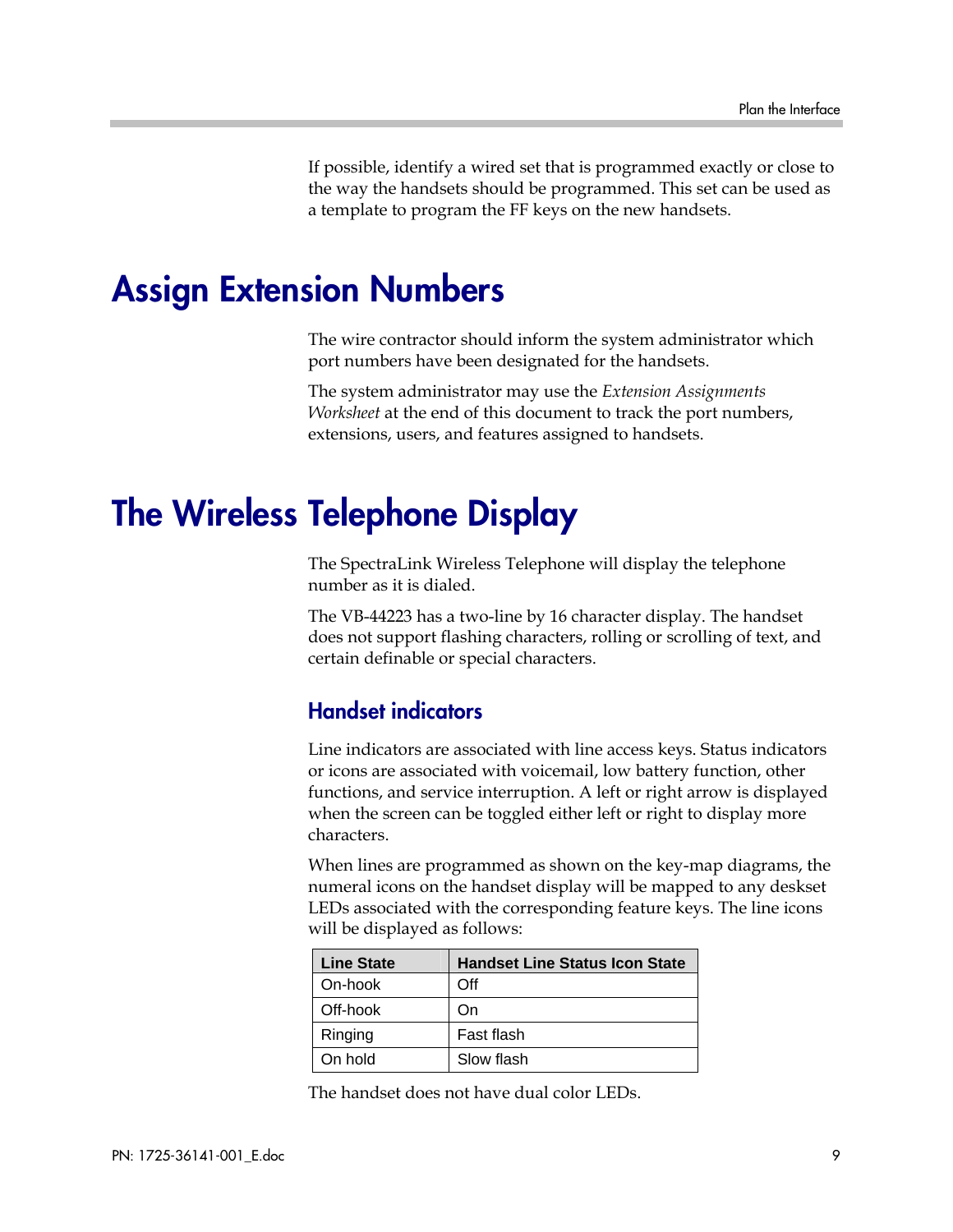### Feature Programming Requirements

When planning the interface, the following information must be taken into account:

#### Line sequences

The handset uses two types of key sequences to access PBX features and multiple lines. Line sequences are those where the user presses the LINE key and then a number key. The key-map design designates "line" keys that should be programmed for line appearance so that they correspond to line sequences on the handset.

The LINE icon on the handset will reflect activity on the corresponding deskset key. For this reason, it is recommended that line appearance keys be used only for line access. If only one line is assigned to a particular handset, leave the other designated line keys identified on the key maps unassigned. The corresponding handset **LINE**  $+$  key sequences will then have no function.

### Function sequences

Function sequences are those where the handset user presses the FCN key and then a number key. Designated "function" deskset keys programmed to system features such as Transfer and Conference may have their corresponding menu items display on the handset function menu. See the key-map diagram for the function keys that are available for feature programming.

Pressing FCN or LINE followed by a digit (0-9,  $*$ , #) on the SpectraLink handset is equivalent to pressing one of the Flexible Feature keys on the VB-44223.

### Function Menu Programming

#### SpectraLink 6300 MCU

The function menu text defaults for the handsets associated with the SpectraLink 6300 MCU can be changed via the SpectraLink Operator's Console.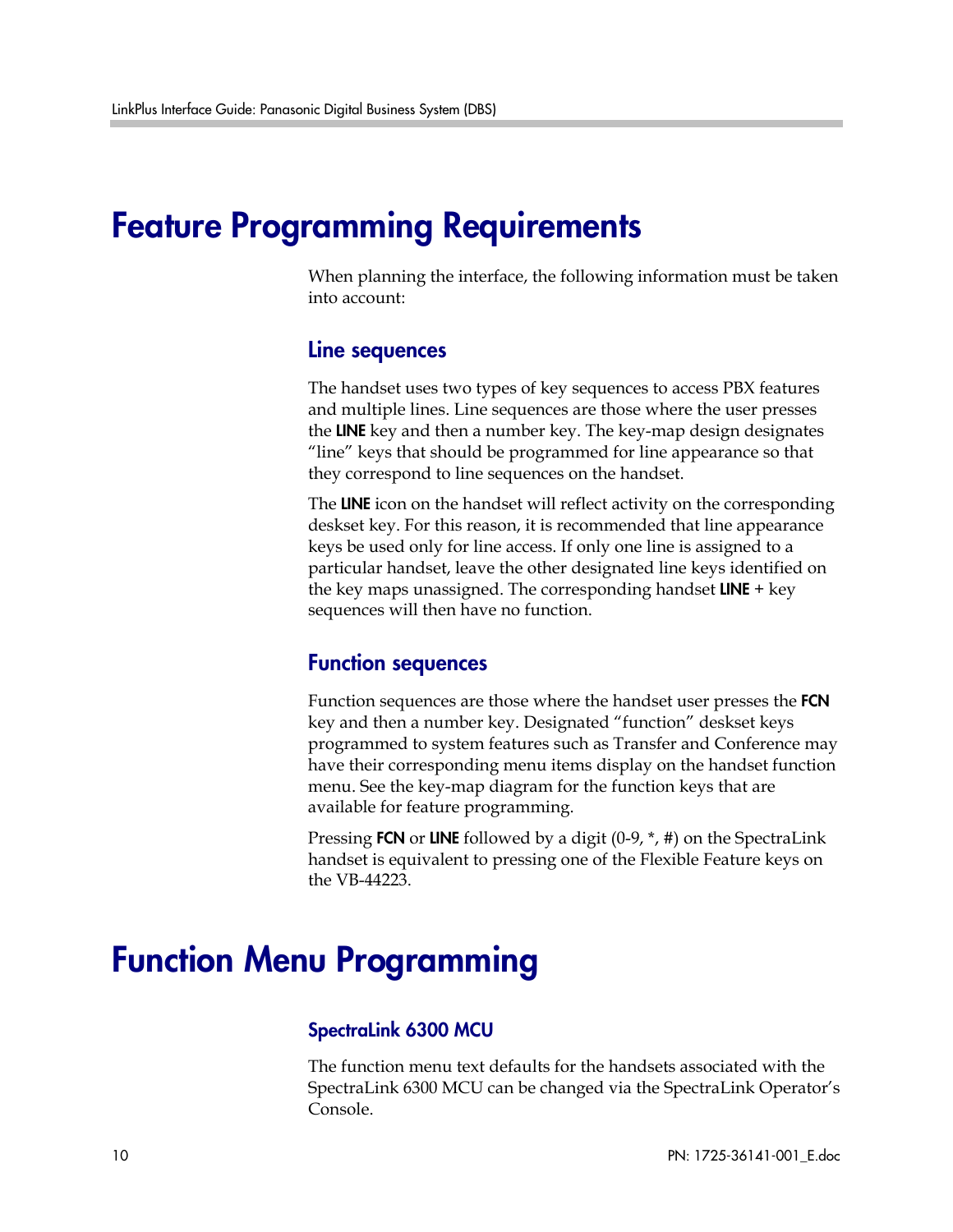#### SpectraLink 6100 MCU

For the SpectraLink 6100 MCU, the handset function menu text can only be changed via remote configuration through the services of Polycom's Customer Support.

### SpectraLink 8000 Telephony Gateways

Function menu text options can be changed in the Administration Console of the SpectraLink 8000 Telephony Gateways.

### Hold

The Hold feature should be programmed to the Hold key as shown on the key-map diagrams so that when the **Hold** key or softkey is pressed on the handset, the call is placed on hold.

### **Mute**

The handset Mute function is hard-coded to  $FCN + 1$  on the PTB4 $xx$ handset. This function sequence is recommended, but the system administrator can assign the Mute function to any available function key sequence or leave the function unassigned. The SpectraLink 6000 and SpectraLink 8020/8030 Wireless Telephones use a Mute softkey.

### **Message**

The message-waiting icon on the handset is activated with the message indication of the deskset.

### **Speakerphone**

If the handset is not a speakerphone, the Speaker On/Off keys and the Speaker LED on the VB-44223 are not mapped to keys on the handset.

### Ring types

Handset ring types (soft, normal, vibrate, etc.) are programmed by the handset user and are not accessible or changeable by the system switch. Whenever possible the audible ringer on the handset will follow the cadence provided by the system switch. Call progress tones provided by the host system will be passed through to the handset.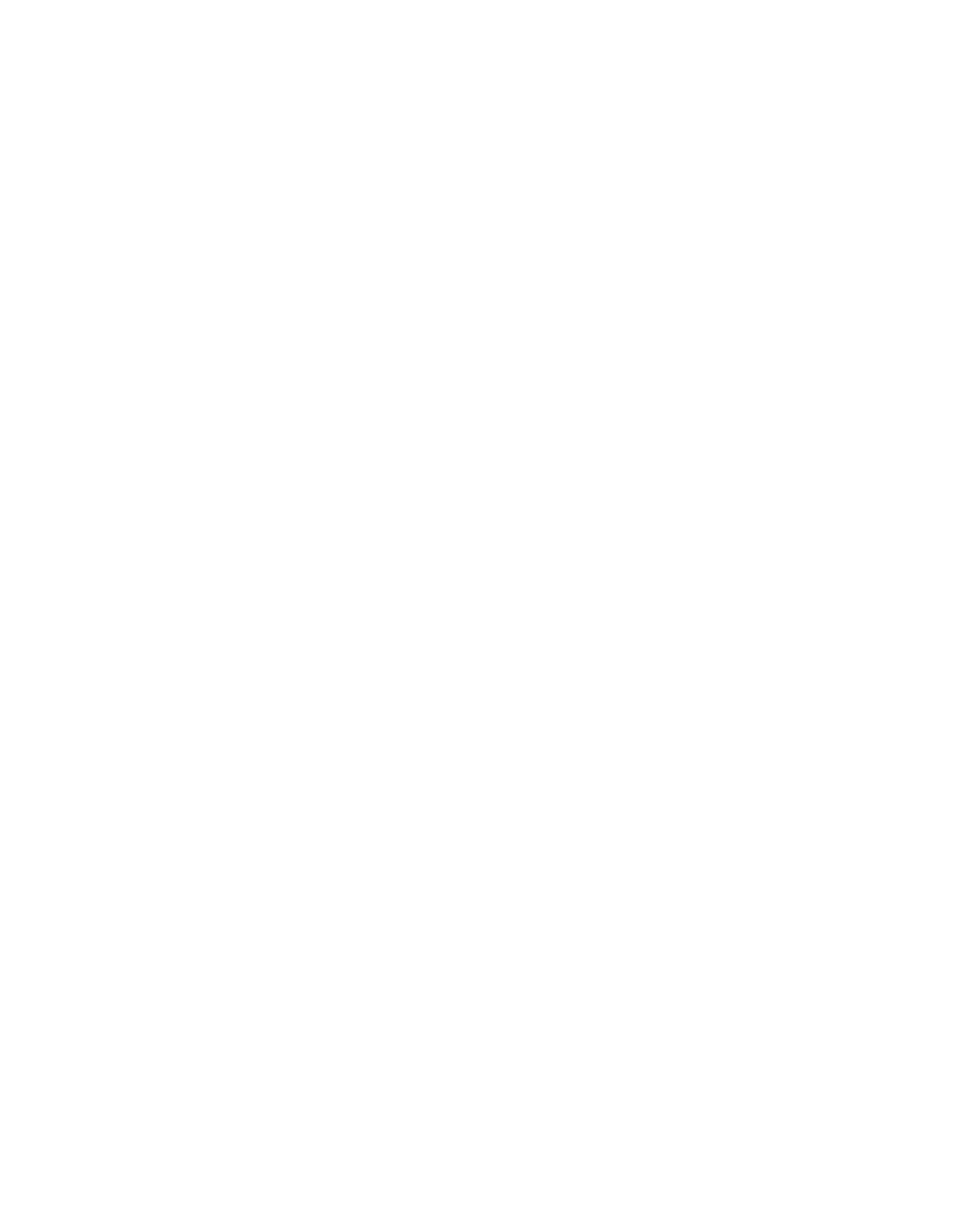# Interface Implementation

This section describes the recommended programming to use the SpectraLink 6000 System (WTS) or SpectraLink 8000 Wireless Telephones with a Panasonic Digital Business System (DBS and DBS 576) telephone system. The procedures assume:

- The DBS is installed and operational in an approved configuration. See *Telephone Switch Interface Matrix* for tested configurations.
- A trained Panasonic technician or system administrator will be on site with the Installer to program the system.
- The SpectraLink 6000 System or SpectraLink 8000 Telephony Gateway is installed and the handsets are available for programming.

## Set the Switch Interface Type

### SpectraLink 6100 MCU

The SpectraLink 6100 Master Control Unit requires the switch interface type to be configured using the front panel buttons. The configuration procedures are detailed in *SpectraLink 6100 MCU: Installation and Operation.*

### SpectraLink 6300 MCU

When configuring the SpectraLink 6300 MCU, the PBX interfaces are available as sub-menu selections when defining the Interface Module type using the SpectraLink 6300 MCU Operator's Console. Refer to *SpectraLink 6300 MCU: Operator's Console* for details on configuring the Interface Modules.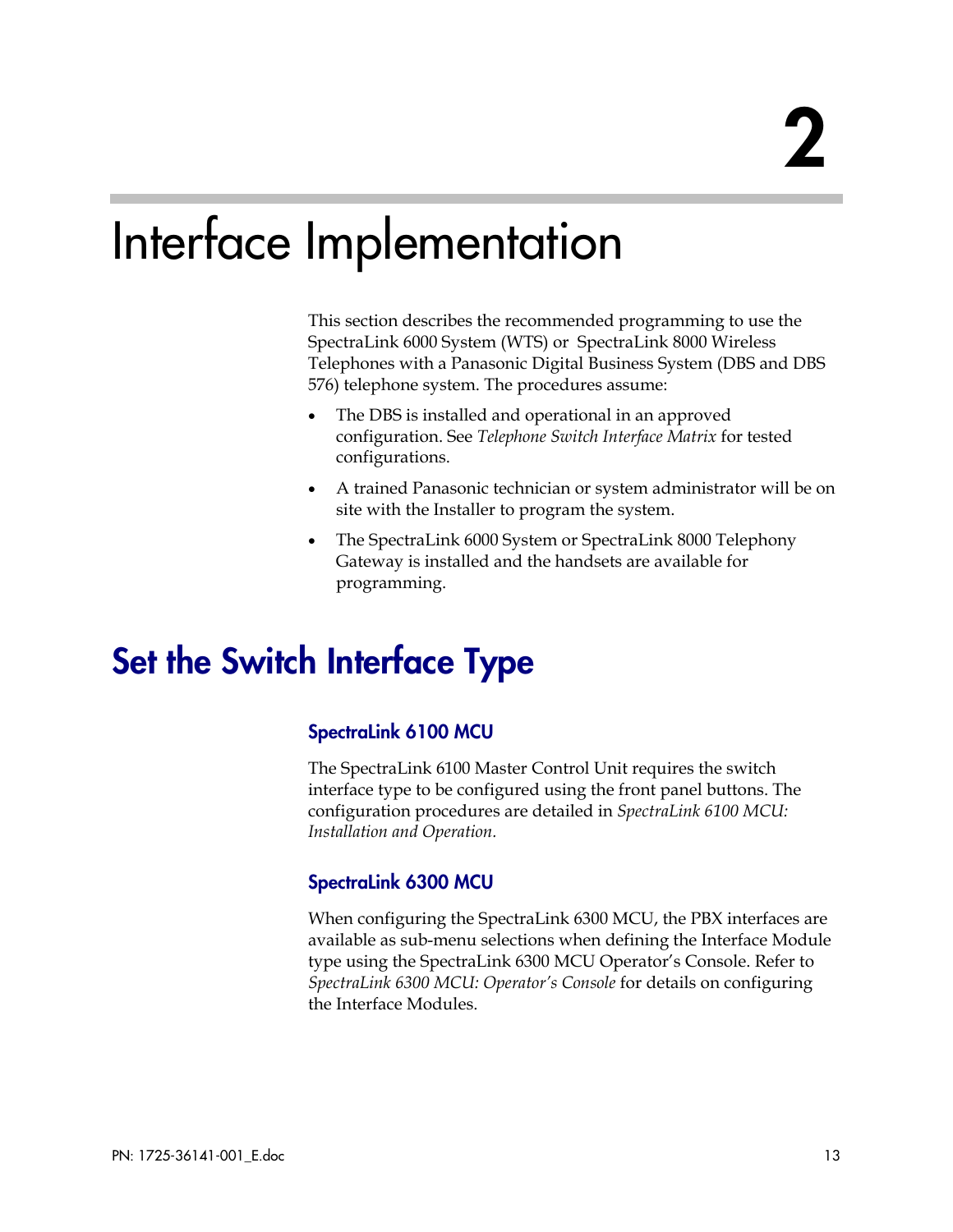### SpectraLink 8000 Telephony Gateways

Connect to the SpectraLink 8000 Telephony Gateway using the serial or modem interface. From the Main Menu, choose Gateway Configuration. Scroll to Telephone Switch Type and press enter to change this field, from the Submenu of PBX types, select Panasonic. Refer to *SpectraLink 8000 Telephony Gateway: Administration Guide for SRP* for details on configuring the Telephone Switch Type.

## Key-mapping the Handset to Emulate VB-44223 Functionality



DBS VB-44223 Key Mapping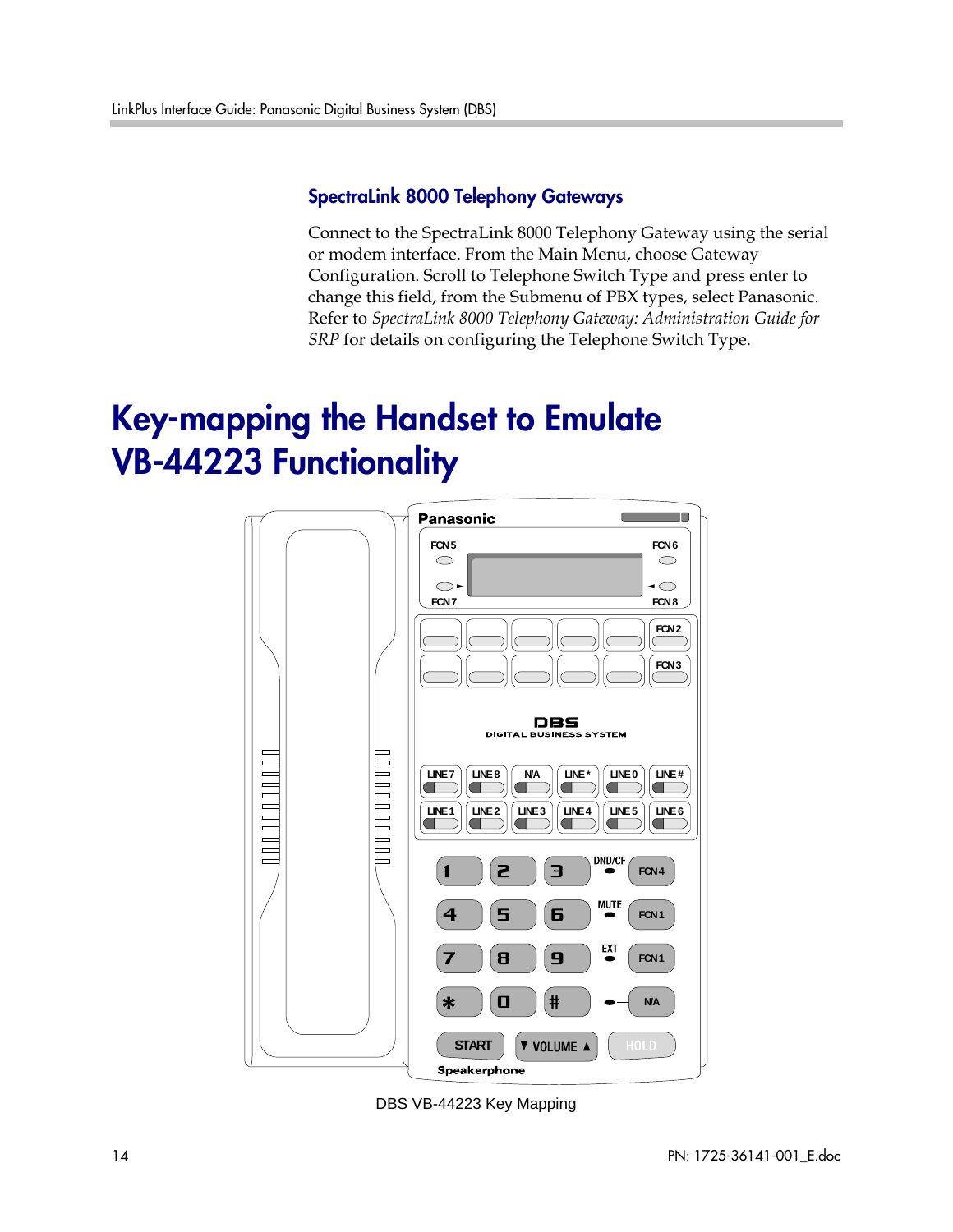The FCN [number] and LINE [number] labels represent the key sequence on the handset mapped to the corresponding key on the desk set.

The handset function menu default settings are shown in the table below; these may be changed as described above in *Function Menu Programming*. Some of these functions (Mute, Redial, Forward, etc.) are activated by softkeys or FCN menu options on the SpectraLink 6000 and SpectraLink 8020/8030 Wireless Telephones.

| $FCN + 1$ | <b>MUTE</b>          | $FCN + 2$ | <b>PROG</b>   |
|-----------|----------------------|-----------|---------------|
| $FCN + 3$ | <b>CONF</b>          | $FCN + 4$ | <b>REDIAL</b> |
| $FCN + 5$ | <b>MODE</b>          | $FCN + 6$ | <b>END</b>    |
| $FCN + 7$ | →                    | $FCN + 8$ | $\leftarrow$  |
| $FCN + 9$ | <b>EXIT FCN MENU</b> | $FCN +$ * | <b>AUTO</b>   |

### Program Panasonic DBS

Program the DBS for use with the SpectraLink 6000 System using any large display phone, or using the PC Customized Tool software through a PC connected to the DBS.

- Assign Extension and Name
- Assign features to Flexible Feature keys.
- Be sure to disable speakerphone and loudspeaker features if they are not supported on the handset, including:
	- Off Hook Announce
	- Off Hook Monitoring
	- Handsfree Answerback Intercom